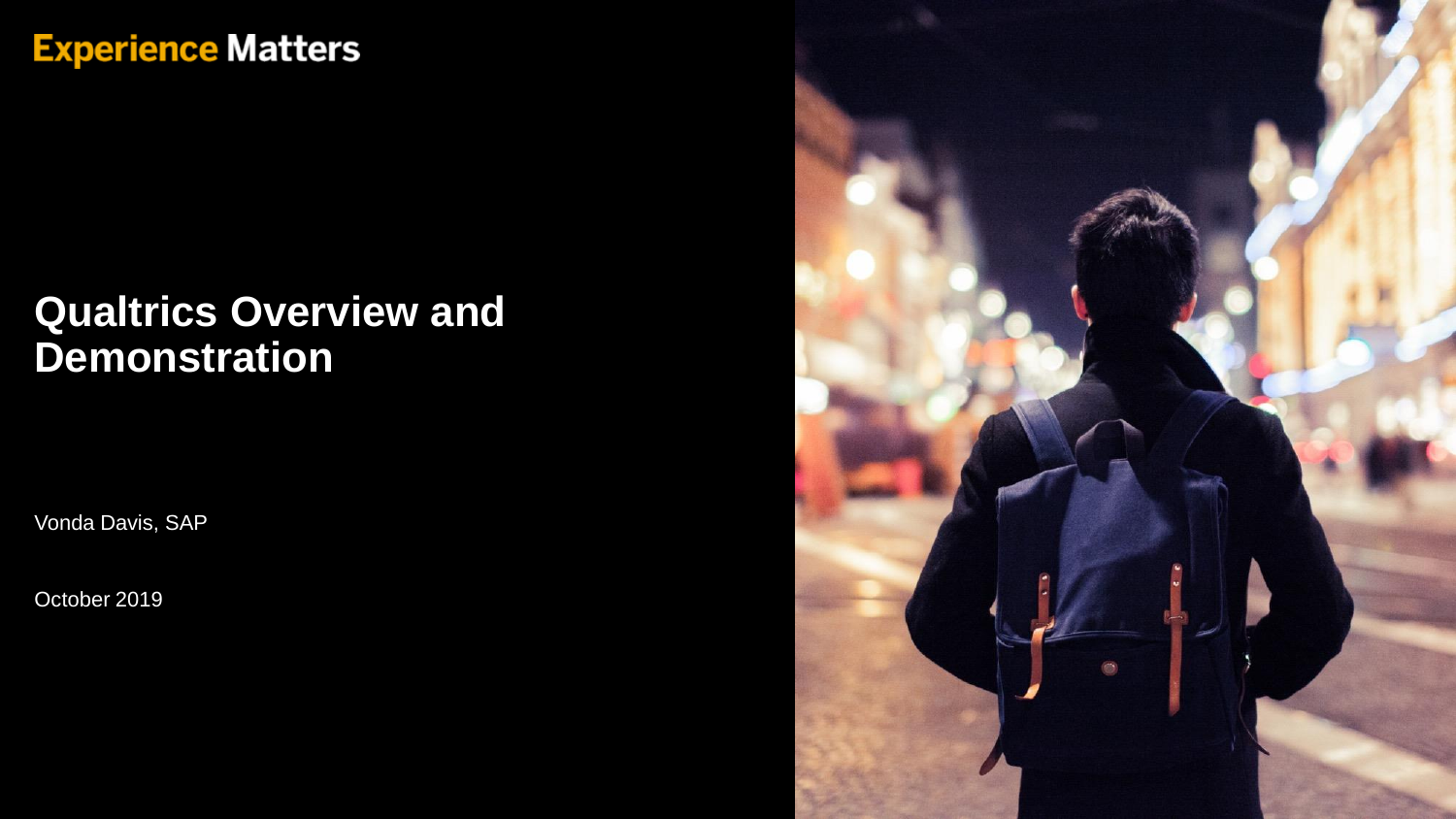#### **Disclaimer**

The information in this presentation is confidential and proprietary to SAP and may not be disclosed without the permission of SAP. Except for your obligation to protect confidential information, this presentation is not subject to your license agreement or any other service or subscription agreement with SAP. SAP has no obligation to pursue any course of business outlined in this presentation or any related document, or to develop or release any functionality mentioned therein.

This presentation, or any related document and SAP's strategy and possible future developments, products and or platforms directions and functionality are all subject to change and may be changed by SAP at any time for any reason without notice. The information in this presentation is not a commitment, promise or legal obligation to deliver any material, code or functionality. This presentation is provided without a warranty of any kind, either express or implied, including but not limited to, the implied warranties of merchantability, fitness for a particular purpose, or non-infringement. This presentation is for informational purposes and may not be incorporated into a contract. SAP assumes no responsibility for errors or omissions in this presentation, except if such damages were caused by SAP's intentional or gross negligence.

All forward-looking statements are subject to various risks and uncertainties that could cause actual results to differ materially from expectations. Readers are cautioned not to place undue reliance on these forward-looking statements, which speak only as of their dates, and they should not be relied upon in making purchasing decisions.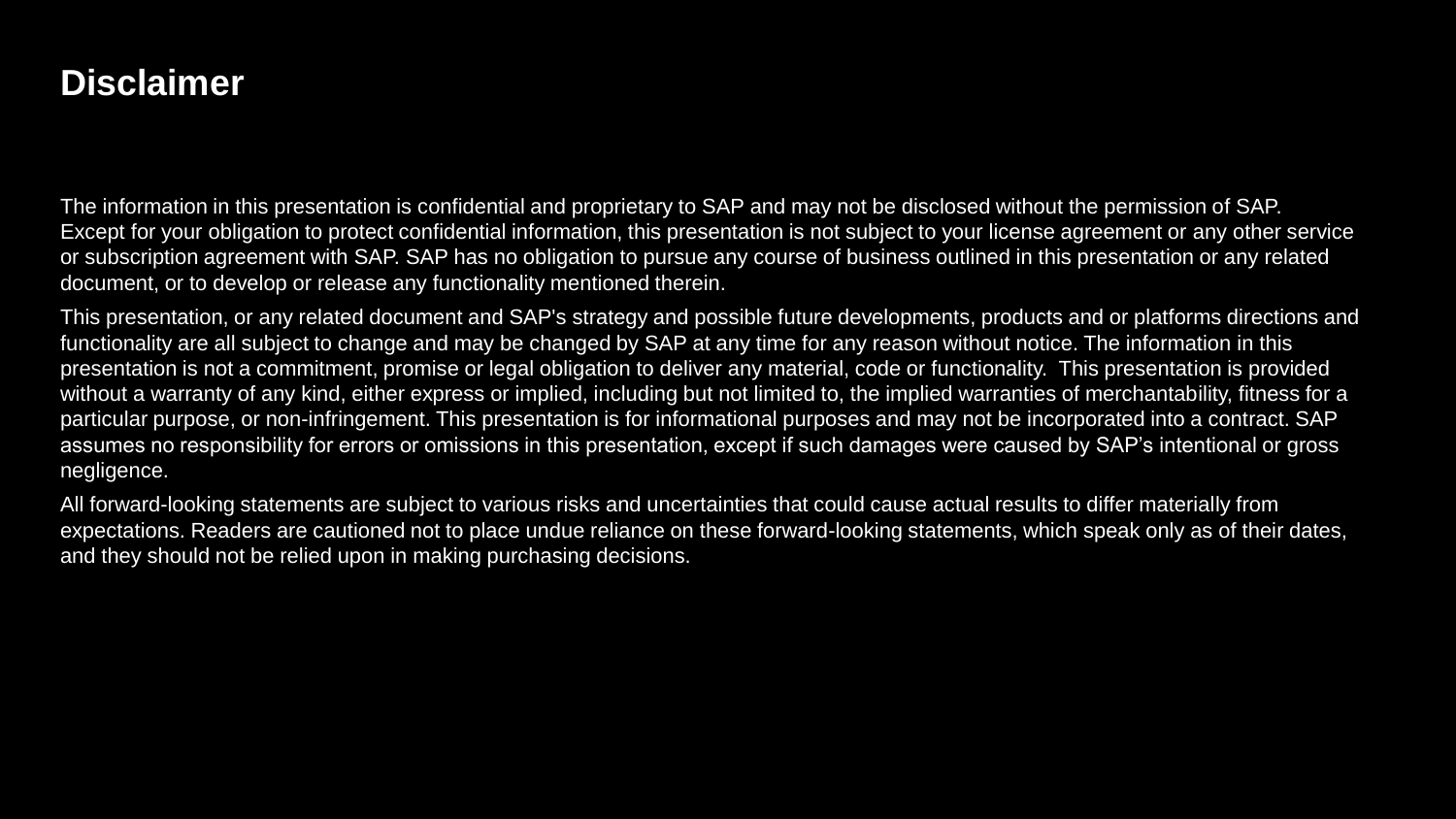## **Agenda**

- Introduction (X Data and O Data)
- Survey projects
- Actions
- Distribution
- Reporting
- Sample projects using Qualtrics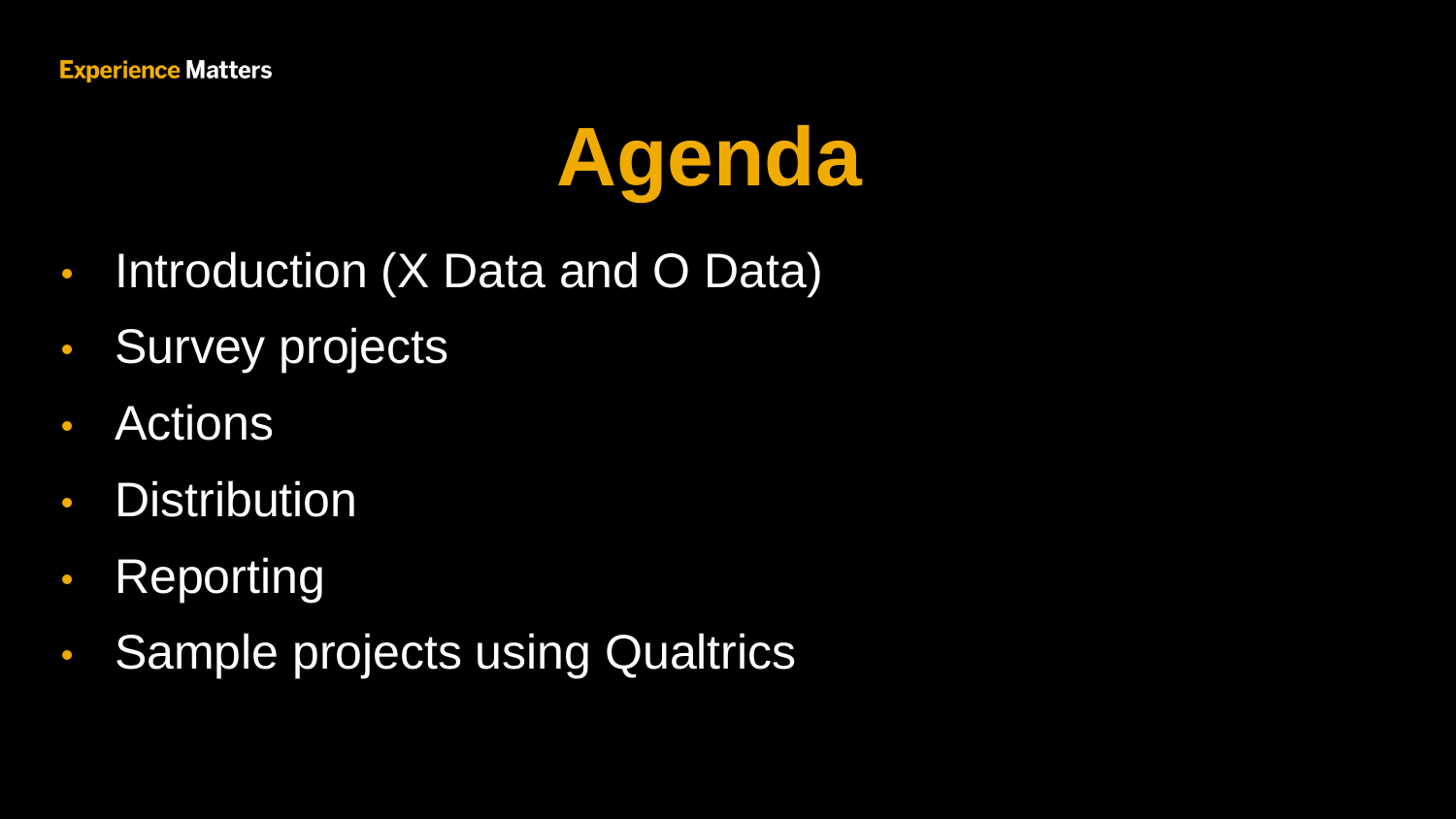# operational<br>**DATA**

 $\overline{\phantom{a}}$ 

## experience<br>DATA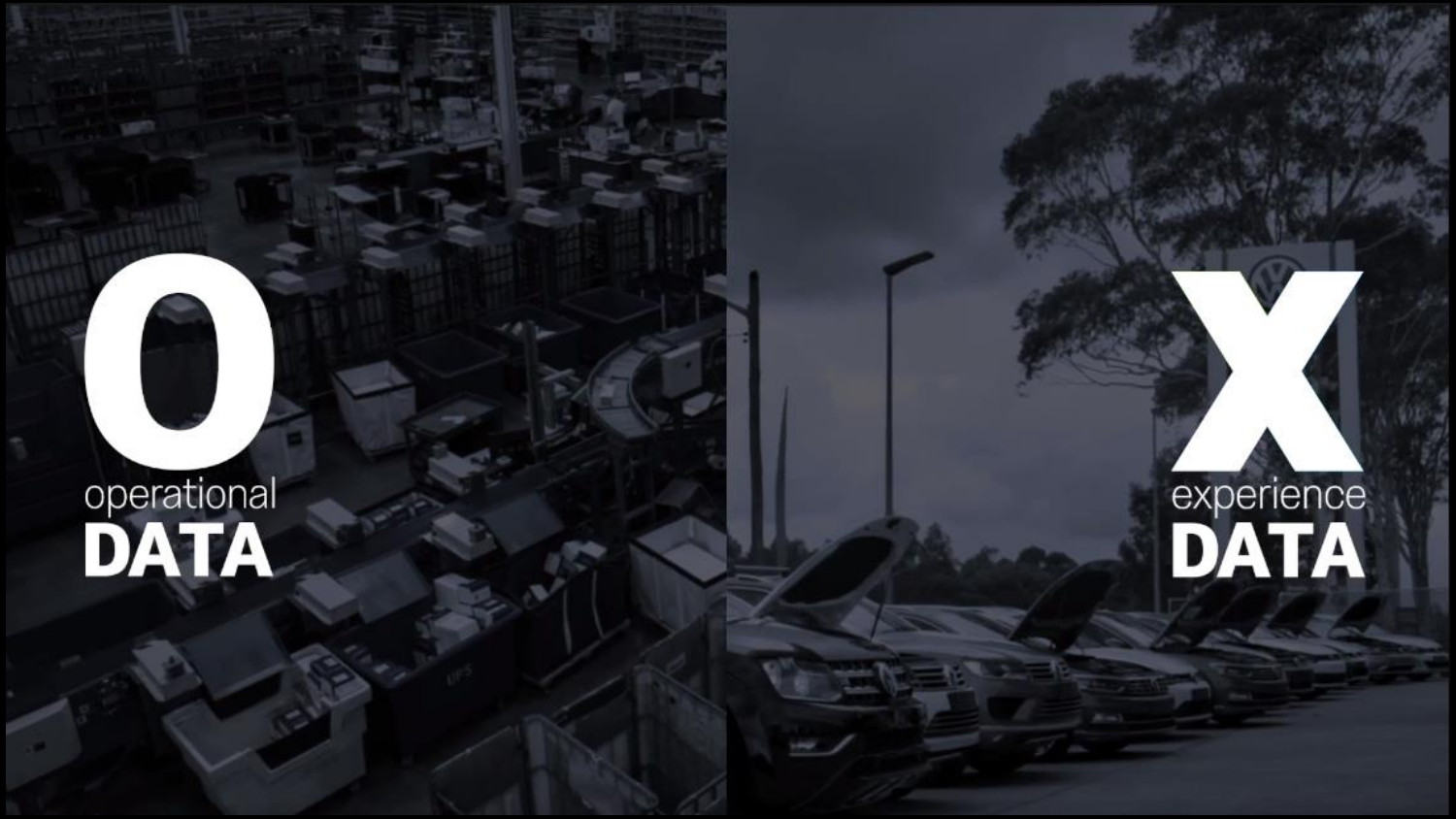**SALES REPORTS**  $..................$ 

#### **MANUFACTURING ANALYTICS** ............

**FINANCIALS** ............

**OPERATIONAL METRICS**  $...............$ 

> **HR DATA** ............

WEBSITE CLICK RATES

# operational<br>**DATA**

**B**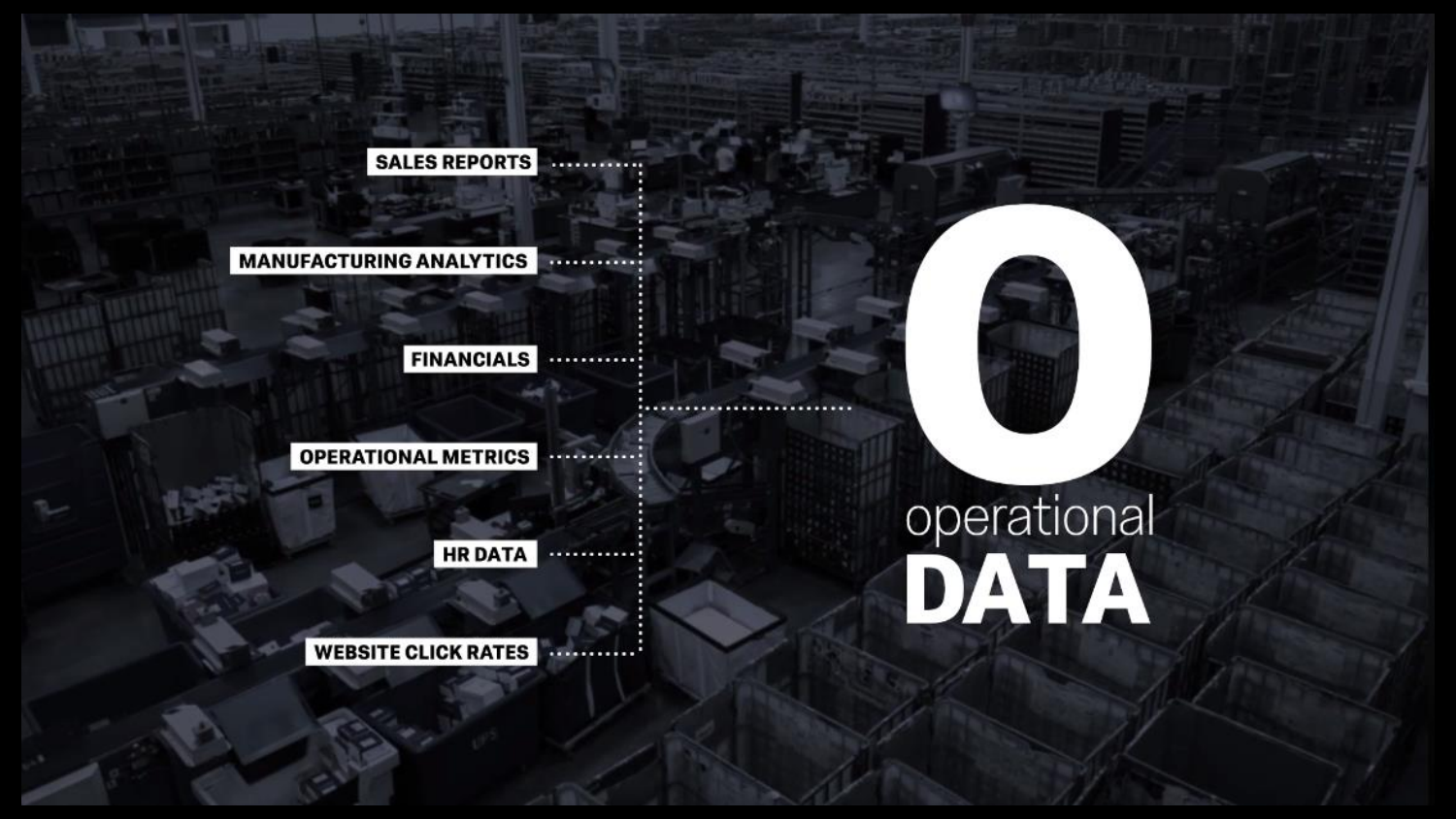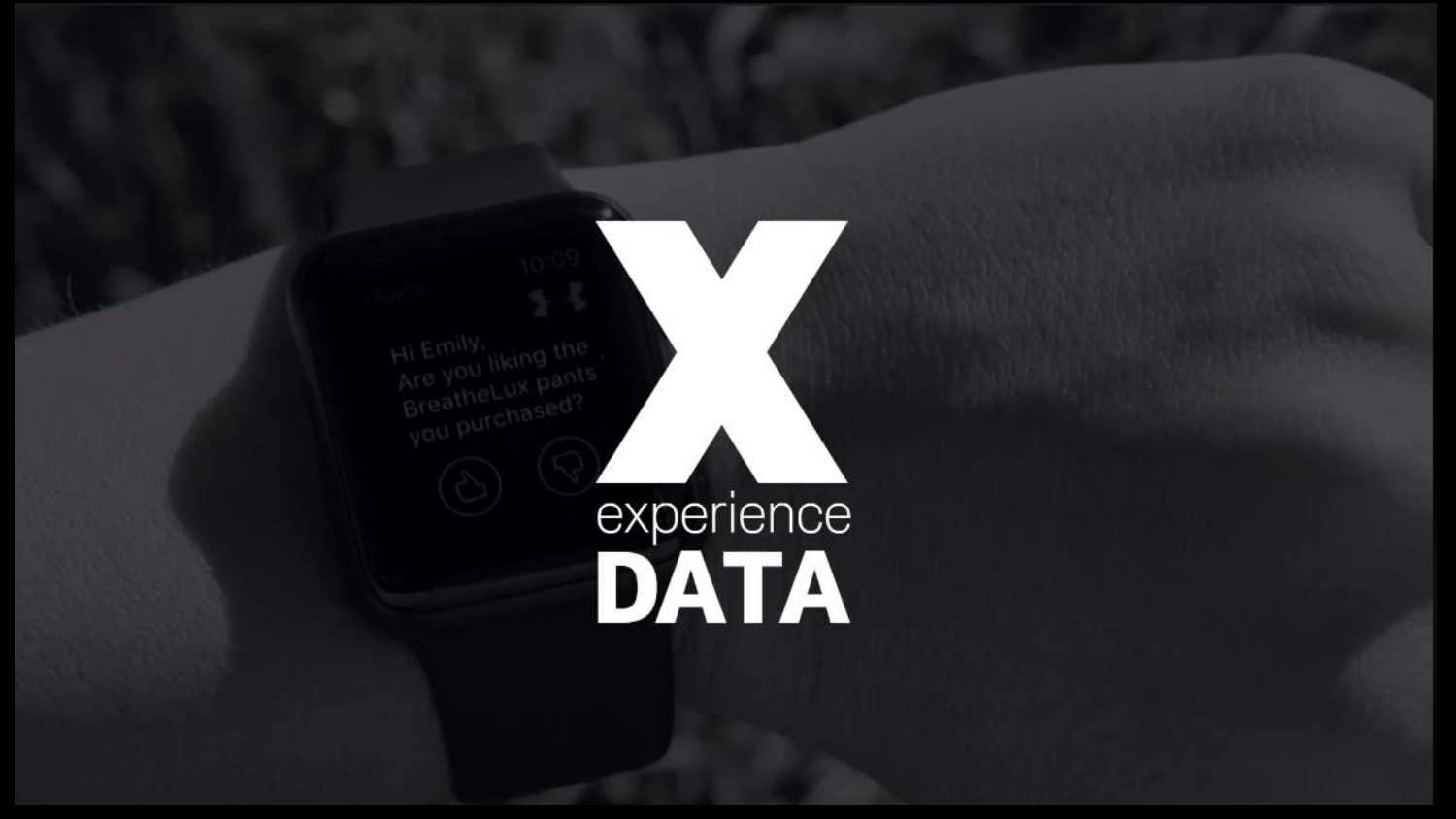# experience<br>DATA

# WHY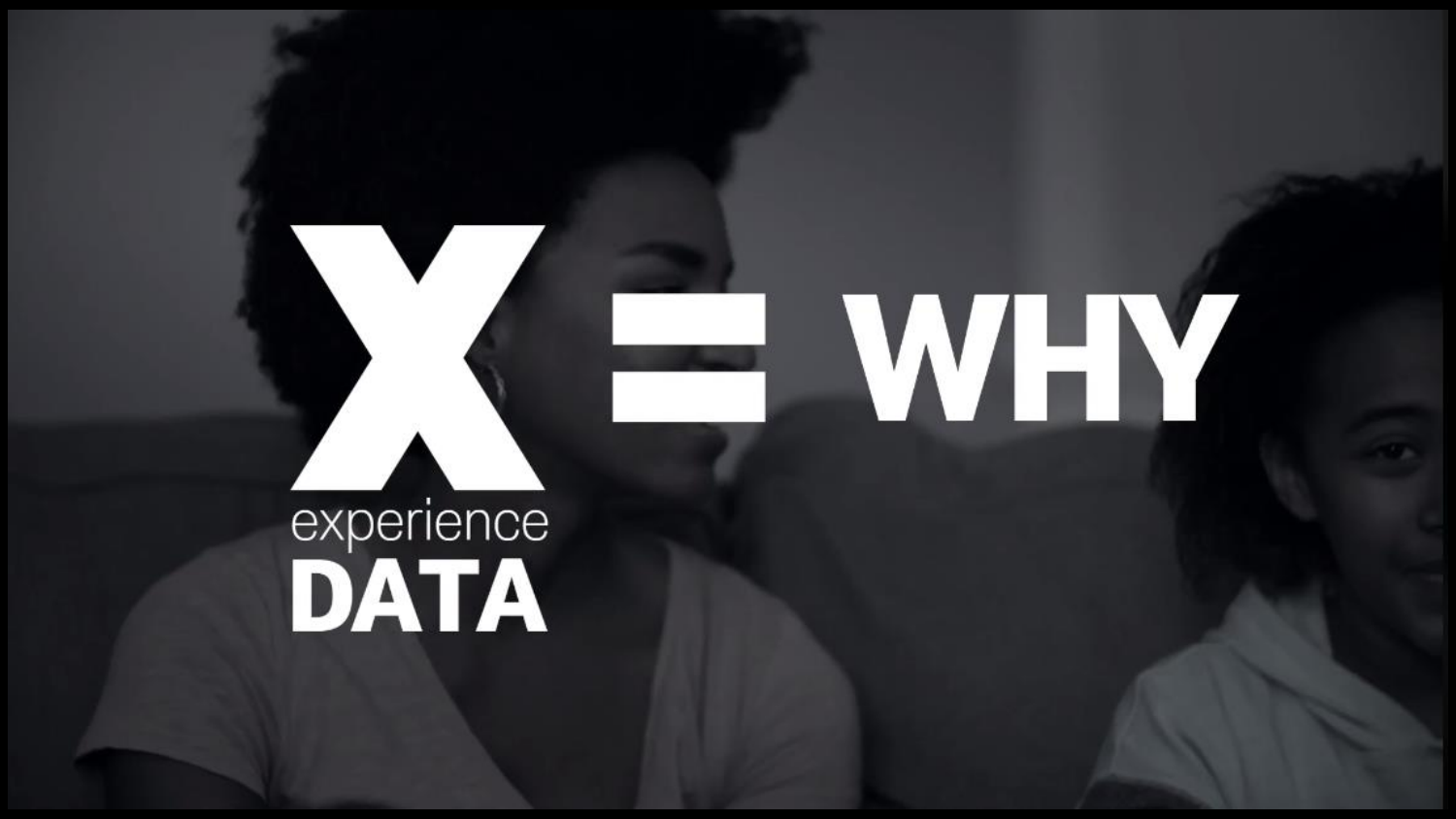#### **Four Core Experiences**

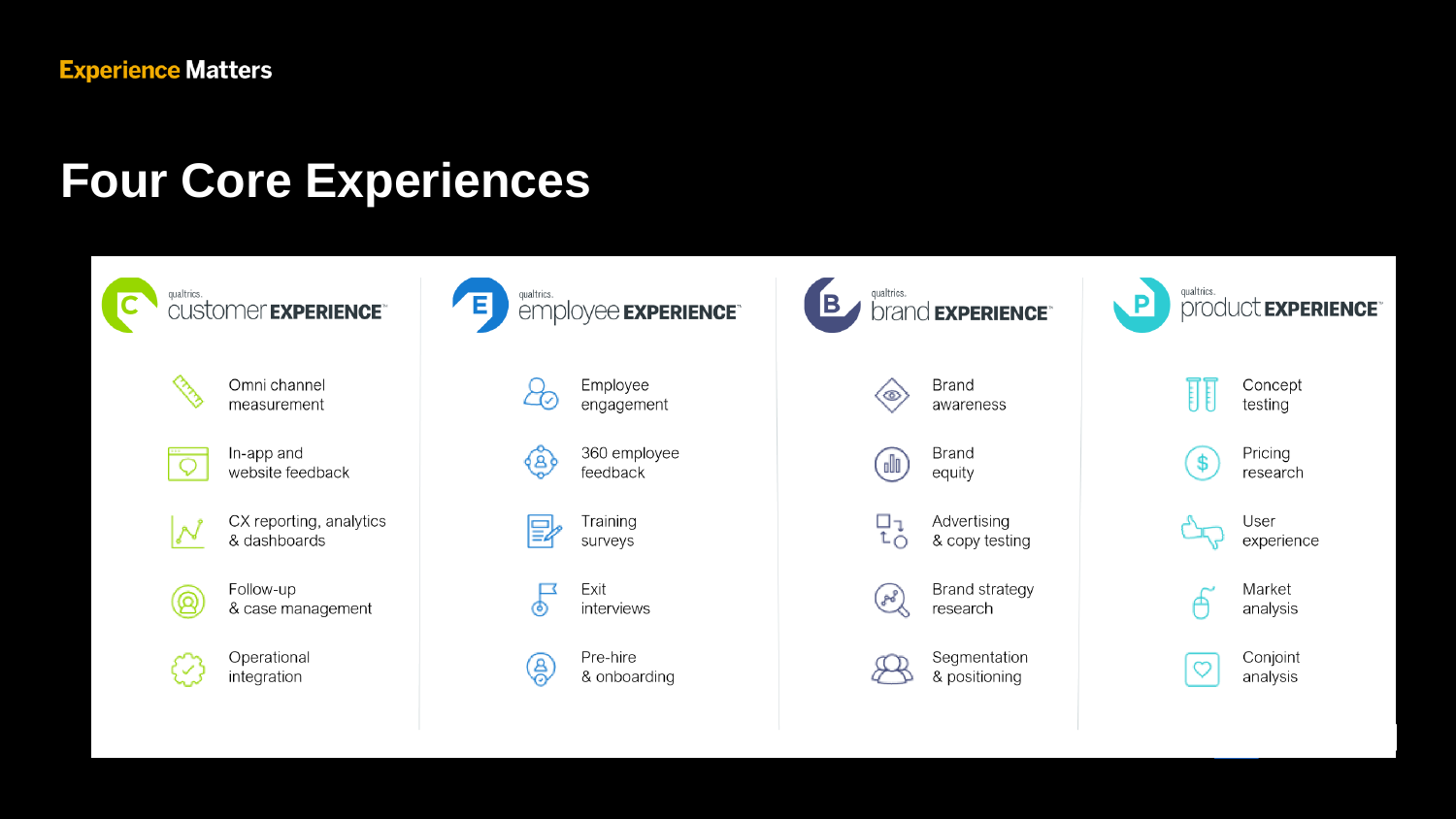**Experience Matters** 

### **Product Demonstration**